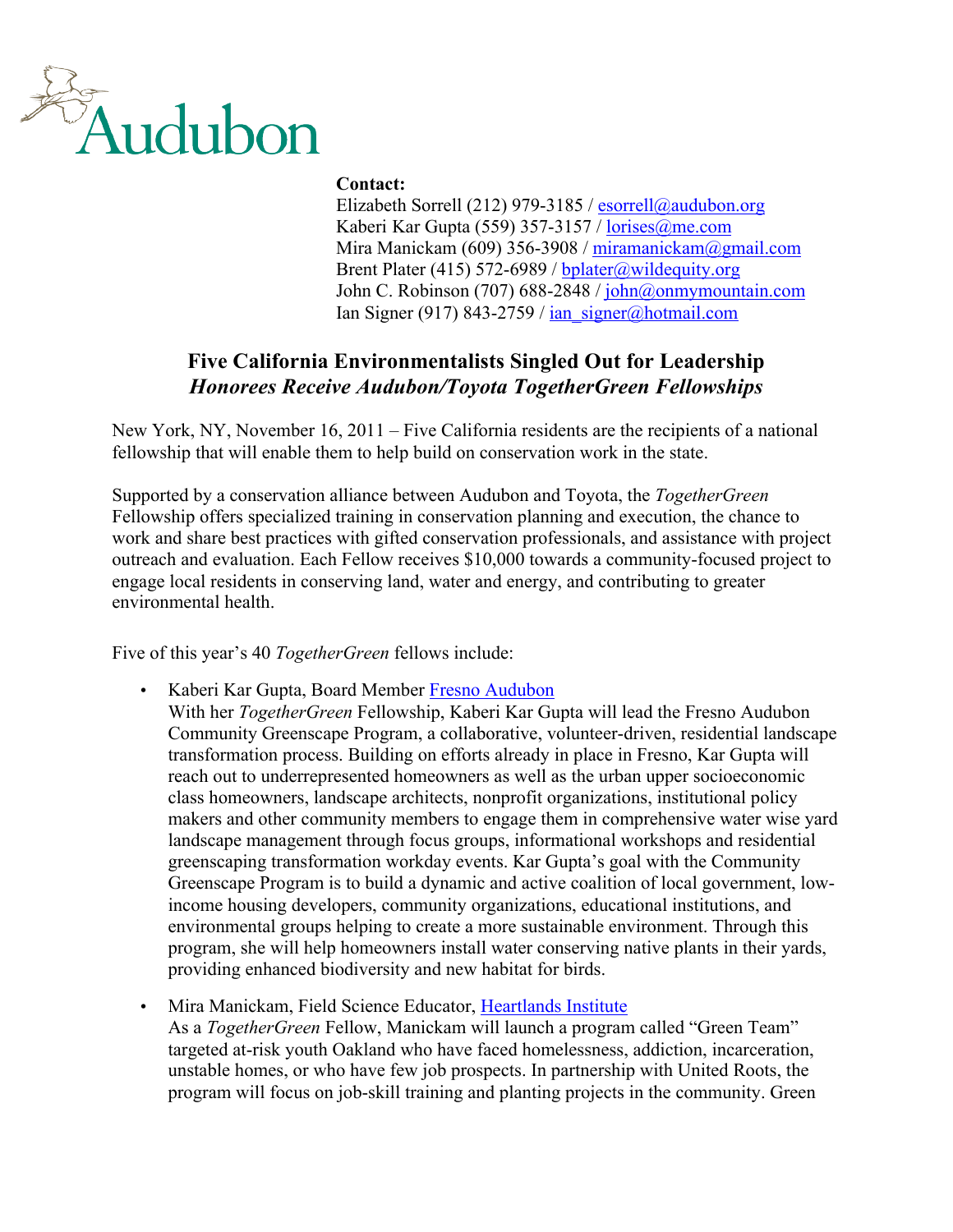Team will draw upon the Roots of Success Curriculum developed by the Environmental Literacy Curriculum Project to engage disenfranchised communities in the green economy. Training will also draw upon United Roots strengths in media production, and include workshops with other participants in the center to document through music and video the work of the Green Team. The program will host a yearly community planting celebration showcasing the Green Team's planting work and media produced at the center around it.

• Brent Plater, Executive Director, Wild Equity Institute With the help of his *TogetherGreen* Fellowship, Plater will expand upon the Golden Gate National Parks' Endangered Species Big Year, a program he founded in 2008 that created a race against time to see and help save each of the 36 endangered and threatened species found within the Parks. This year's Big Year will teach valuable job and naturalist skills to participants in a group setting, with a focus on underserved youth, a group he is passionate about reaching and with whom he has already seen success in the program.

• John C. Robinson, President, On My Mountain Robinson will be utilizing his *TogetherGreen* Fellowship to continue his quest to share his knowledge and love of nature and birds with inner city youth. Robinson will create an environmental "Starter Kit" that will include, among other items, his book, *Birding For Everyone*. He will work closely with Audubon Centers and leverage connections with other conservation organizations and agencies to expand awareness and effectiveness of this program. Partners in Flight, which has a proven track record in engaging students in conservation projects, will be a key collaborator in supplying projects, educational materials, and conservation plans for youths to implement. This network, in combination with Robinson's exposure in the media, could potentially broadcast his environmental message to several million homes.

• Ian Signer, Associate Education Director, California Institute for Biodiversity For his Fellowship Project, Signer will work in his home state, connecting an underserved community to the conservation of habitat for the Lange's metalmark, a local butterfly on the brink of extinction. He'll be working close to where he grew up, in Eastern Contra Costa County (East County), an economically depressed region founded on coal mining in the late 1800s. Industries such as PG&E and DOW Chemical continue to be important, where they employ much of the diverse local population. Signer will host an ecology institute in collaboration with the East Bay Regional Park District, Delta Science Center, and California State Parks, focusing on empowering educators to contribute to local conservation through hands-on investigations and citizen science. He'll focus on providing tools, training, mentorship, and formative evaluation that will help translate sometimes abstract conservation concepts into concrete community action.

"This Fellowship funding will provide Oakland teens with a fresh approach to nature, creating an empowering and enriching experience and a long-lasting, culturally relevant point of reference for years to come." said Manickam.

"The *TogetherGreen* fellowship is a perfect match for the Wild Equity Institute's mission: to unite conservation and justice movements into a powerful force that builds a healthy and sustainable global community for all," said Brent Plater, Executive Director of the Wild Equity